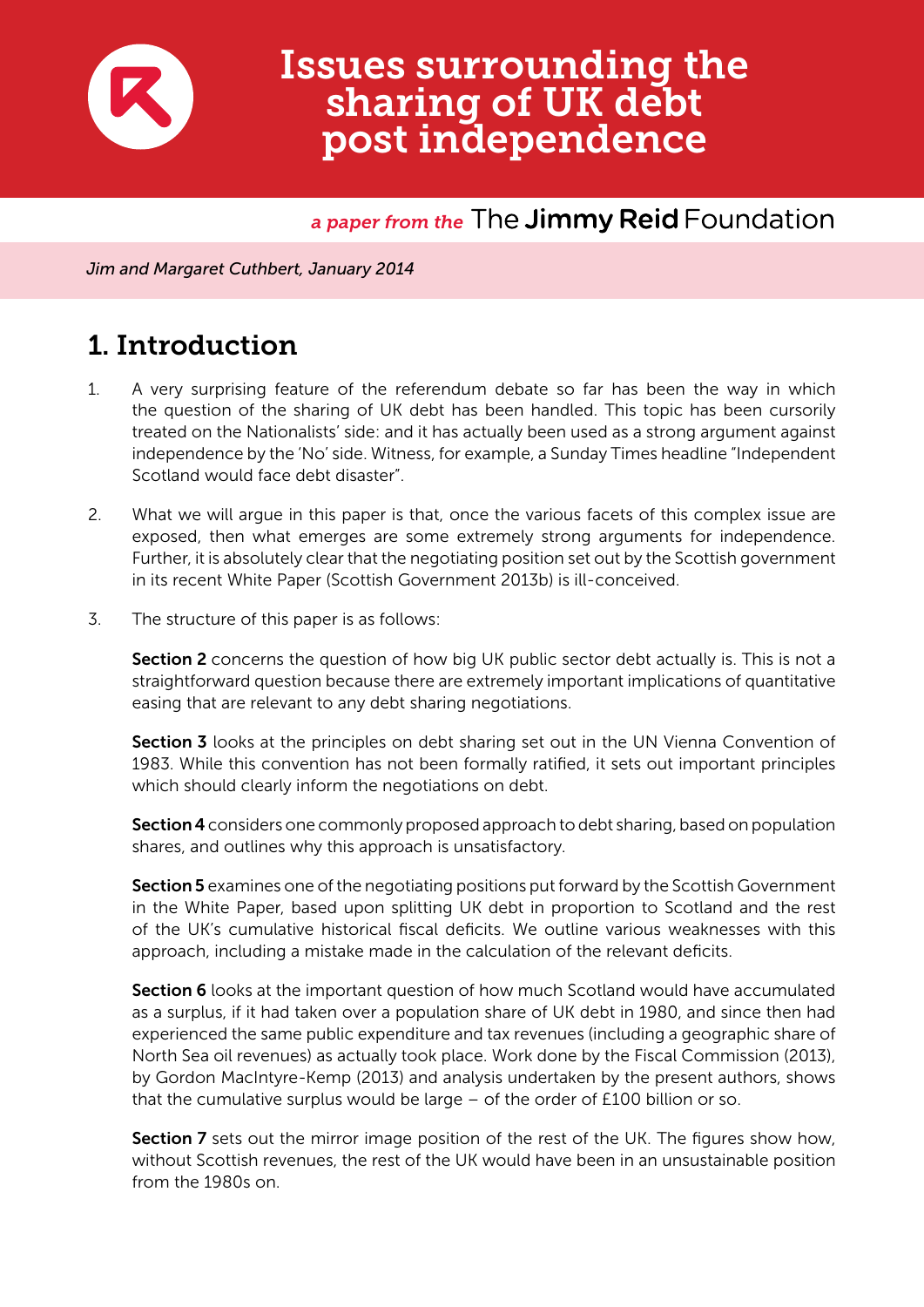Section 8 discusses the implications for the current independence debate, and for future debt splitting negotiations between Scotland and the rest of the UK. We do not put forward any specific figure for how much Scotland should be compensated by the rest of the UK – or how much debt it should agree to take on. That outcome will depend on complex negotiations. However, it is clear from the material and the analysis in this paper that these negotiations should be informed by a recognition of the size of the cumulative fiscal surplus which Scotland would by now possess if it had achieved independence in 1980: by an acknowledgement of the implications of quantitative easing: and by a recognition of the principles of the Vienna convention.

#### 2. The size of UK public sector debt, and the implications of quantitative easing

- 1. At first glance, the question of the size of the UK's public sector debt looks an easy one to answer. The 2013 Budget Report, for example, shows that the public sector net debt of the UK was £1,189 billion, or 76% of GDP, in 2012-13: and on the basis of projections by the Office of Budget Responsibility (published in the same document) this could rise to £1,580 billion, or 85.6% of GDP, by 2016-17.
- 2. There is, however, a major complicating factor, in the shape of quantitative easing, which must be taken into account before these headline debt figures can be apportioned between Scotland and the rest of the UK (rUK).
- 3. Quantitative easing is the process, introduced after the 2008 financial crisis, whereby the Bank of England essentially prints money and uses it to buy back UK gilt edged securities: that is, UK public sector debt. The sums involved are very significant: by February 2013, the amount of debt bought back like this was £375 billion, (Bank of England, 2013): that is, 31.5% of total UK public sector debt. These debt certificates can be regarded as sitting in a drawer in the Bank of England: and the interest the government pays on these certificates just recirculates back to the Treasury.
- 4. The theory of quantitative easing is that, once the economy is in proper recovery, the quantitative easing process will be put into reverse. The certificates which have been bought under quantitative easing will be taken out of their drawer in the Bank of England, and sold back into the open market, hence removing liquidity from the system. This would prevent any danger of the inflation which might otherwise result from the original printing of money. On this view, quantitative easing is a temporary measure, which will have no long term impact on the headline trajectory of public sector debt.
- 5. This orthodoxy, however, is now starting to look increasingly unreal. It is now clear that reversing quantitative easing is likely to be a very difficult, and potentially destabilising, process: witness, for example, the instability in world markets that was caused when the US Fed hinted that it might start unwinding its quantitative easing. One problem is that the prices of government bonds are currently buoyed up (and hence interest rates depressed) not just by the actual purchases of government bonds under quantitative easing, but by the expectation of further purchases. Even a modest start to the process of reversing quantitative easing immediately removes the support to the market provided by the expectation of further quantitative easing purchases, and is therefore likely to result in a very sharp rise in interest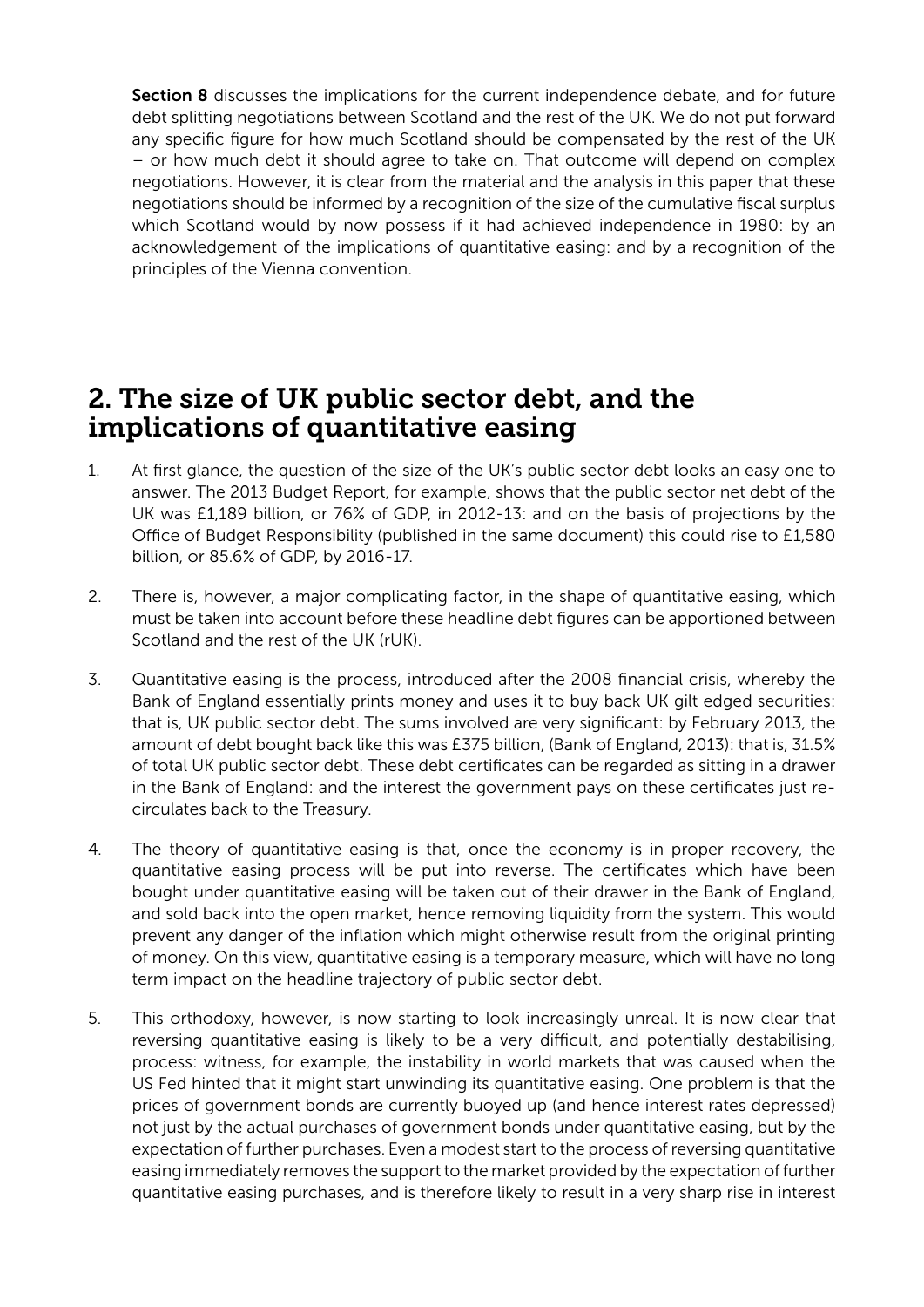rates. This in turn will quite possibly choke off any incipient economic recovery. This sort of problem is now leading some serious commentators to suggest that quantitative easing is unlikely to be reversed: and that the government will simply cancel the debt certificates that have been bought under quantitative easing. For example, Ambrose Evans Pritchard, writing in the Telegraph on 9 August 2013, said "It is what the Bank of England is likely to do here (while denying it)."

- 6. But this possibility has immense implications for the process of splitting up UK public sector debt between Scotland and rUK. Suppose that Scotland had agreed to take over a specific percentage of the UK's headline debt: and suppose that, after that deal had been agreed, and Scotland had taken over a specific cash sum of debt, the rUK government simply cancelled the debt certificates that had been bought back under quantitative easing. In these circumstances, the Scottish government would be left looking very foolish. The implication is that quantitative easing must be taken into account in negotiations about debt splitting. The simplest way of doing this would be to recognise the unlikelihood of quantitative easing ever being reversed: and hence to negotiate not about the split of the UK's current £1,189 billion headline debt, but of splitting the debt after quantitative easing has been allowed for, that is £814 billion.
- 7. Interestingly, these significant implications of quantitative easing have not been generally recognised in the independence debate. For example, Paul Johnson of the Institute of Fiscal Studies, when appearing in television on 19 November, uncritically put forward the view that Scotland would inherit a share of the UK's headline debt figure. As far as we are aware, the issue was first identified in Cuthbert and Cuthbert (2013).

# 3. The Vienna Convention of 1983

- 1. In 1983, a convention drafted in Vienna by the International Law Commission, under the auspices of the UN, set out important principles on how debt should be divided when states split up. This convention has never fully come into force, since it has not been ratified by a sufficient number of states. Nevertheless, it is inconceivable that its basic principles could be ignored in any negotiation on the partitioning of UK debt.
- 2. The relevant part of the convention is set out in Article 40 as follows:

*"When part or parts of the territory of a State separate from that State, and form a State, and unless the predecessor State and the successor State otherwise agree, the State debt of the predecessor State shall pass to the successor State in an equitable proportion, taking into account, in particular the property, rights and interests which pass to the successor State in relation to that State debt."*

- 3. This establishes a number of important principles: in particular,
	- That the provisions can be over-written by mutual agreement: in other words, negotiation is inherent in the process – there is no automatic rule.
	- That equity should be integral to the process.
	- And that the way the debt is split up should relate, among other things, to the way in which property is divided between the States. But importantly, this is not just any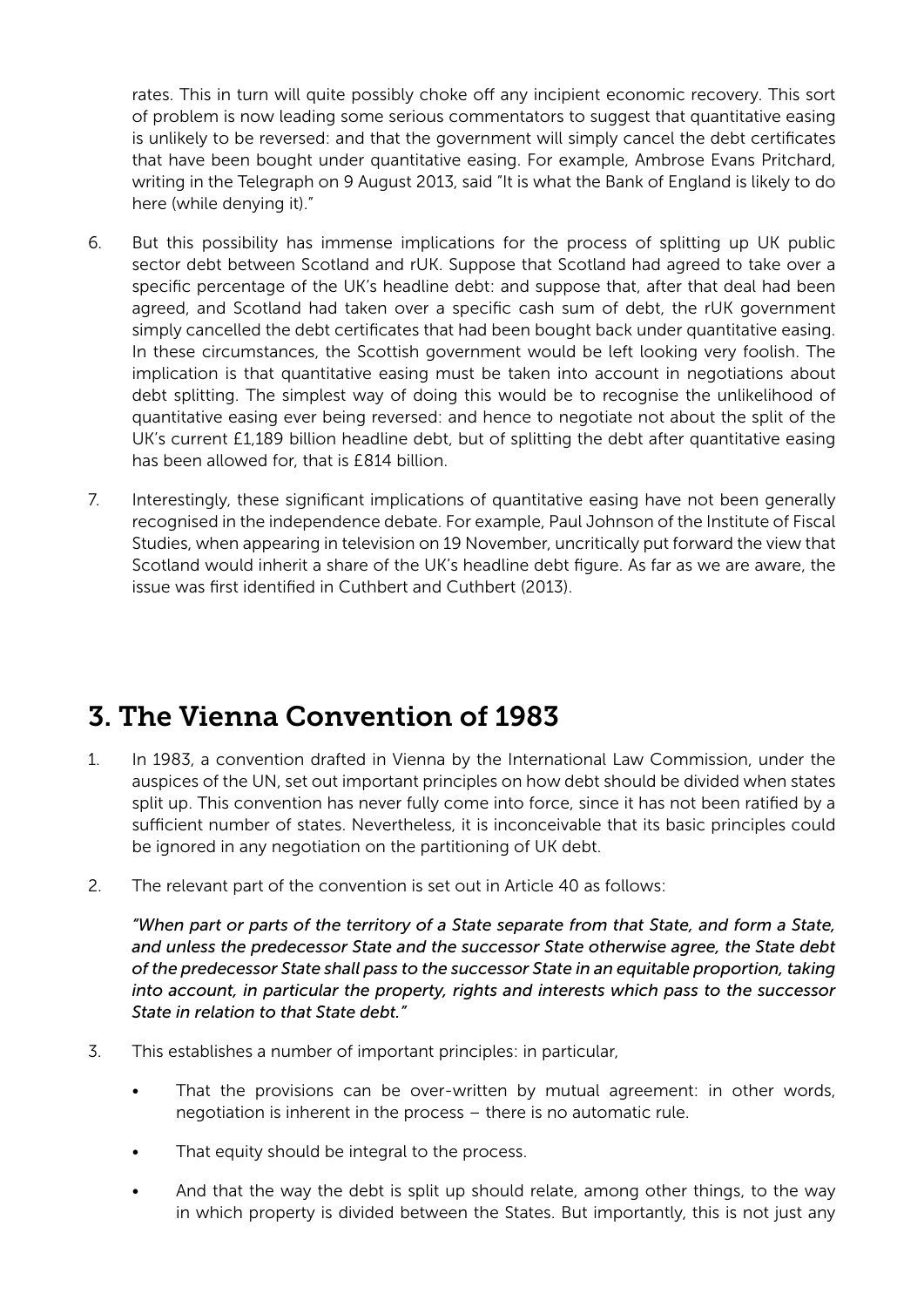property, but property which relates to the debt in question. The intention is clearly that it is not property like natural assets which should be taken into account, but the type of property, like state infrastructure, which will have been created by public expenditure in the first place, and hence will have involved the creation of state debt.

4. In the specific case of negotiation between Scotland and rUK, application of these principles would mean that Scotland should not take over any debt in relation to state assets which it is not going to own or utilise. Obvious examples would be Trident, or UK embassies abroad, unless Scotland was directly inheriting some part of the relevant property.

#### 4. Why splitting UK debt on the basis of population is not the right approach

- 1. One approach regularly suggested to the problem of partitioning UK debt between Scotland and rUK is simply to use population shares. This is, for example, one of the possible negotiating positions put forward in the Scottish Government's White Paper: it is also the approach that was quoted by Paul Johnson of the Institute for Fiscal Studies in a television interview on 19 November. This approach tends to be popular with pro-Union commentators.
- 2. There are a number of good reasons, however, why this approach is inappropriate. For one thing, as already noted, the headline UK public sector debt figure has to be adjusted down to allow for quantitative easing. Secondly, in line with the Vienna Convention principles, the split of debt should be informed by the proportions in which relevant public sector assets are transferred to the new States. (Doing this accurately would require a careful audit of the values of all the state assets being transferred. In fact, this would be a relatively easy, if tedious, process, because the UK government currently values all its assets in order to compile the figures which are published each year on the total worth of public sector assets.)
- 3. But there is an even more fundamental reason why a simple split of debt on a population basis would be inappropriate: and that relates to the question of equity. Equity is another of the important principles in the Vienna Convention. As we will see later in this paper, the way in which the UK has mishandled the revenues arising from the North Sea raises very important equity issues which need to be taken into account in debt splitting negotiations.

### 5. Why splitting UK debt on the basis of historic fiscal deficits is inappropriate

1. In its White Paper on Scottish independence, the Scottish Government put forward two possibilities as starting negotiating positions on the sharing of UK debt. One is that Scotland might take a population share, which might amount to around £130 billion: the other is that Scotland might take a share equal to Scotland's estimated proportion of the cumulative UK fiscal deficit since 1980. This would give a smaller figure of around £100 billion. (Note that these figures relate to shares of the headline UK debt figure as OBR estimates that it will be in 2016/17.)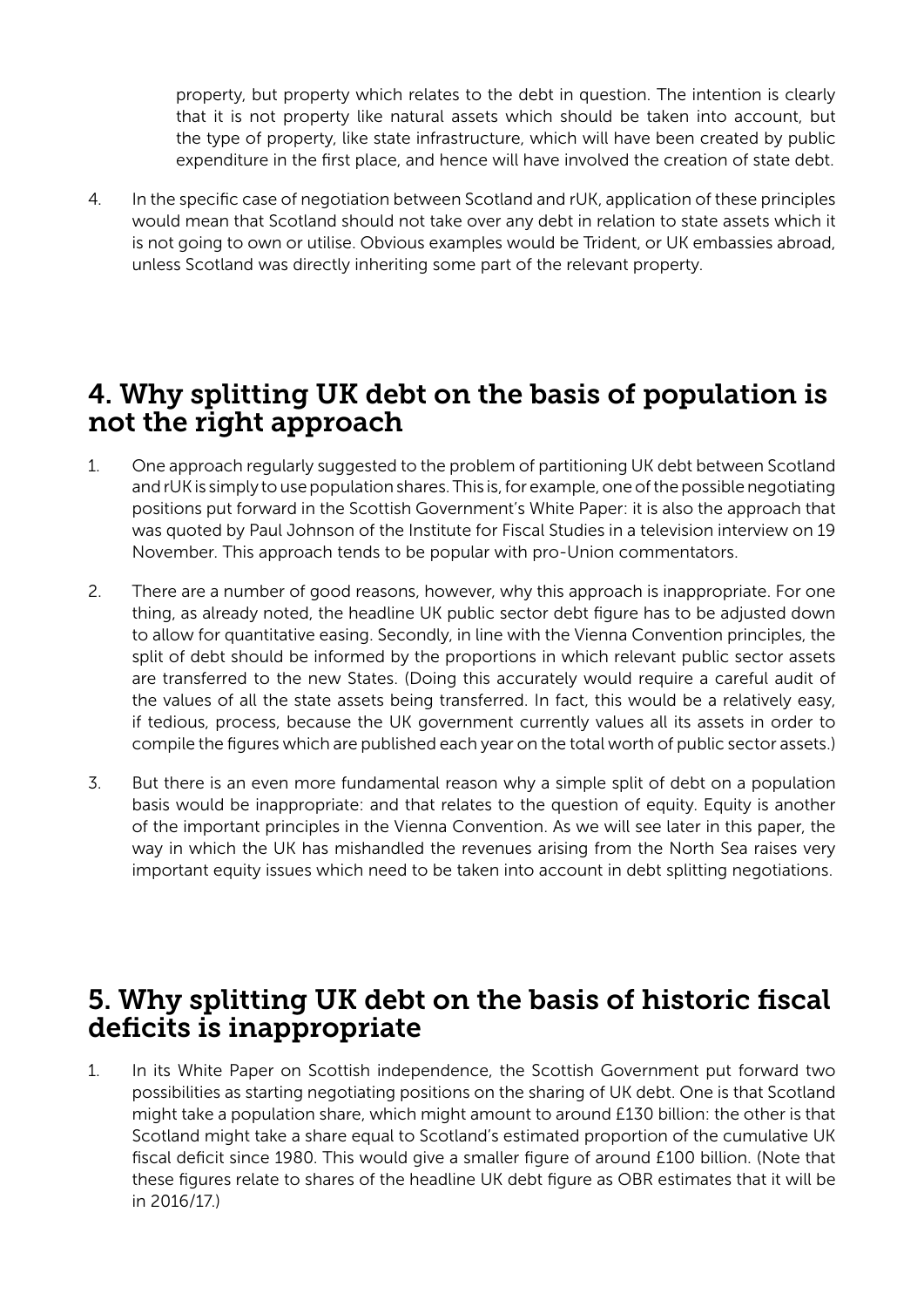- 2. We have already seen, in the previous section, why the estimate based on population shares is unsatisfactory. Now let us look in more detail at the approach based on cumulative fiscal deficit. The source given in the White Paper for the cumulative fiscal deficit calculations is another document produced by the Scottish Government (2013a). This in turn uses figures produced by the Scottish Government, which extend the historic government expenditure and revenues for Scotland (GERS) figures back to 1980: (GERS, 2011-12). On the basis of these historic GERS figures, the cumulative fiscal balance for the UK over the period 1980 to 2011 is a deficit of £968 billion, while over the same period the cumulative Scottish balance is a deficit of £49 billion: the cumulative Scottish balance therefore represents 5.1% of the UK total.
- 3. It is important, however, to look in rather more detail at the way the Scottish deficit figures in GERS have been calculated. Items of expenditure which are not spent directly for Scotland's benefit are referred to as "non-identifiable". In order to produce expenditure figures for Scotland published in GERS each year, such non-identifiable items for the UK are apportioned to Scotland, typically on a population share or GDP share basis (depending on the specific class of expenditure involved). One of the most important of such nonidentifiable expenditure items is the interest paid on UK public sector debt, which amounted to a cumulative figure of £746.5 billion over the period 1980 to 2011. In GERS, Scotland is attributed a population share of this particular item.
- 4. This approach, of attributing to Scotland a population share of UK debt interest payments, may be acceptable for the general purposes of GERS: but it is quite indefensible from the point of view of calculating how to share out UK debt. Suppose Scotland had actually been running an underlying fiscal surplus for all or most of the period in question. Then Scotland itself would not have generated any debt. But if Scotland is attributed a population share of UK debt interest payments, this could mean that Scotland is apparently running a fiscal deficit. If Scotland is asked to take on overall UK debt in proportion to the relative Scotland and UK cumulative deficits, then the effect will be that Scotland is taking on debt for which it was not responsible. So splitting UK debt on the basis of historic GERS deficits, where these deficits include an apportionment to Scotland of a population share of UK debt interest, is a classic example of the kinds of mistake that can arise when figures calculated for one purpose are misapplied to another purpose for which they were not intended: and is a completely indefensible approach.

## 6. What if Scotland had been independent?

- 1. Suppose that Scotland had become independent in 1980, taking on at that stage some reasonable share of UK debt, and the associated interests payments. Suppose that, since then, Scotland had generated the same tax revenues, (including a geographic share of North Sea oil revenues), and had experienced the same levels of public expenditure as actually transpired. In these circumstances, what might the fiscal position of Scotland be now? Would it, for example, now be sitting on a large sovereign wealth fund?
- 2. This is a question which a number of previous bodies/authors have sought to answer. One was the Scottish Government's Fiscal Commission (Fiscal Commission, 2013): and another was Gordon MacIntyre-Kemp (2013). This section draws attention to their findings: and also records the results of some further calculations we have undertaken ourselves. In each case, it is assumed that Scotland starts off by taking over a population share of 1980 UK debt.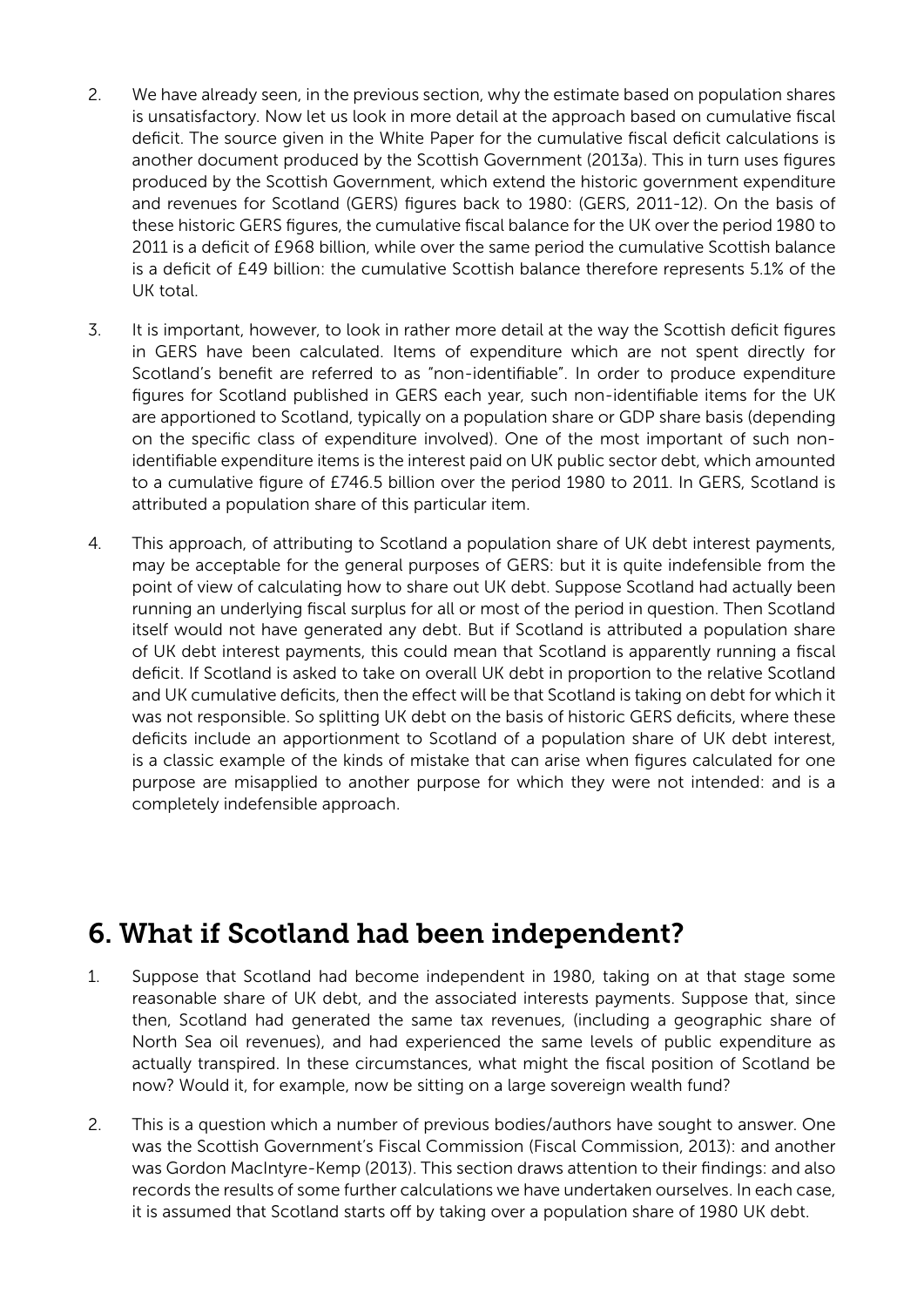- 3. Under the assumptions of paragraph 1, Scotland would rapidly have moved into fiscal surplus (by about 1982) even after allowing for the interest payments on the share of UK debt it had taken over. It would then have been in the position to invest this surplus, on which it would have earned a return. The way in which Scotland's cumulative balance would have evolved is very dependent on the assumption made about the interest rate earned on this surplus.
- 4. What the Fiscal Commission assumed was that Scotland would earn a 1% or 2% real rate of return on the surplus. Gordon MacIntyre-Kemp assumed that Scotland would earn a nominal return of 4% throughout (given the very high rate of inflation and associated high interest rates in the early 1980s, MacIntyre-Kemp's assumption is actually very conservative, and implies that Scotland would on average have earned a negative real rate of interest of – 0.5%). In our own calculations, we have assumed that Scotland earns the same return as the UK government had to pay on one year gilt edged securities: this corresponds to a real rate of return averaging 2.5% over the period. To put these different assumptions in context, it is worth noting that Norway's sovereign wealth fund has earned an average real rate of interest comfortably over 2% - and that the Norwegian fund is normally regarded as being very conservatively managed.
- 5. What emerges from the relevant calculations (given these differing assumptions on interest earned on balances) is that by 2011 Scotland could be expected to have a cumulative balance of around £50 billion on the MacIntyre-Kemp calculation, of £82 billion on the fiscal commission lower variant, £116 billion on the fiscal commission upper variant, and £148 billion on our calculation.
- 6. These figures can be regarded as illustrating the size of sovereign wealth fund that an independent Scotland might now be enjoying, under the above different assumptions on rate of return. These calculations, it is important to stress, assume that Scotland would fully fund its share of inherited 1980 UK debt. They also assume that Scotland maintained the same levels of expenditure on domestic services like health, education etc. that actually took place. They also assume that Scotland fully met expenditures attributed to it in GERS on all the non-identifiable expenditure items, with the exception of any interest payments on UK debt arising after 1980. So, for example, this means that the calculations assume that Scotland is covering a level of defence expenditure equal to its population share of the UK's defence budget over the period.
- 7. As has been seen, the results are highly dependent on the assumptions made about the level of interest earned on surpluses as they are invested. Given that Norway has earned a real return of comfortably over 2%, and is still generally regarded as under-performing relative to other sovereign wealth funds, then a real return of 2% or so looks a reasonable, and indeed conservative, assumption. On this basis, Scotland could reasonably have expected to be the owner of a sovereign wealth fund just now of comfortably over £100 billion, and to have no public sector debt.
- 8. In fact, these calculations are likely to be unduly conservative, for a number of reasons. For one thing, an independent Scotland is unlikely to have spent as big a percentage of its GDP on defence. The implicit assumption in GERS is that Scotland would have spent significantly over 2% of its GDP each year on defence. However, a World Bank study shows that small independent countries broadly comparable to Scotland typically spend much less than this on defence: for example, Ireland, 0.6%; New Zealand, 1.1%; Denmark, 1.4%; and Norway, 1.6%. Further, if Scotland had been independent, then undoubtedly, like Norway, it would have used the licensing conditions for extracting its oil to ensure that more of the associated manufacturing activity, R&D, headquarter functions, and jobs stayed in Scotland. We would not be in the position we are in just now, where Scotland has 80% of the oil produced in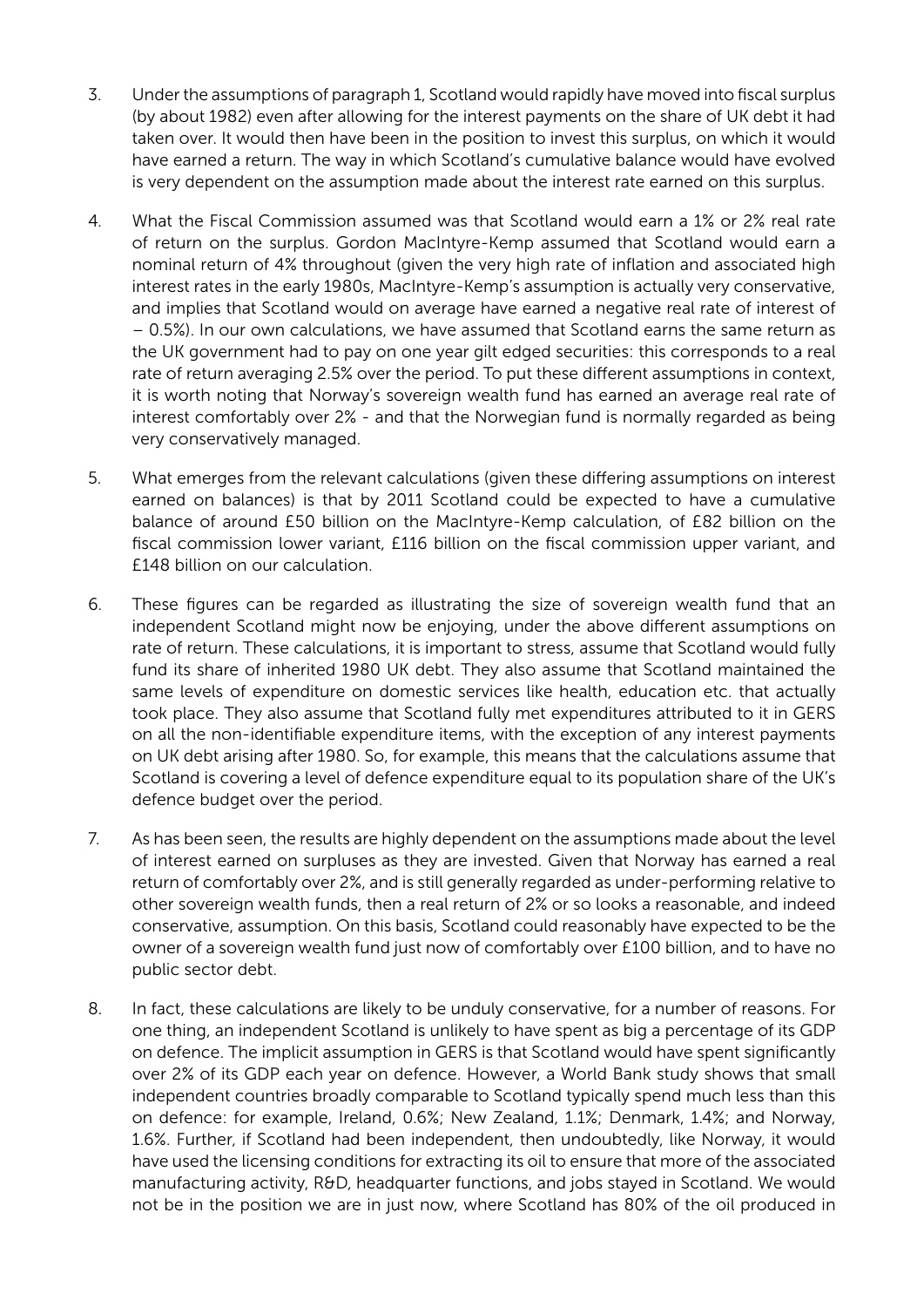these islands, but only 45% of the jobs: and also where such a large portion of oil profits simply leave Scotland. The knock-on benefits, in terms of reducing net outmigration etc., are also likely to have been profound.

9. There would, of course, have been potential dangers: for example, the danger that the Scottish currency might have become an over valued petrocurrency, with concomitant damage to Scotland's non-oil economy. But actually the UK itself has been signally poor in managing its own currency (see J.R. Cuthbert, 2013). There is every reason to expect that an independent Scotland could have managed its currency rather more favourably than the damaging regime Scotland was subjected to as part of the UK currency union.

# 7. The position of rUK

- 1. In the preceding section, we looked at what the fiscal position would have been, if Scotland had achieved independence in 1980, and taken over a population share of UK debt, but then had experienced the same pattern of tax and spend thereafter as actually happened. This section looks at the mirror image of that analysis: what would the position of rUK have been, under the same assumptions.
- 2. If rUK had not had access to Scotland's geographic share of North Sea revenues, its debt position would have been such that it would have had to borrow to make up the difference: and, of course, it would have had to pay interest on this extra borrowing. For the purpose of this analysis we assume that the interest rate paid by rUK on that extra borrowing would be the short term (one year) interest rate on UK gilt edged securities for the relevant year. Since short term interest rates are typically lower than long term rates, this is a conservative assumption.
- 3. The following chart shows, for rUK and Scotland, the resulting figures for net borrowing as a percentage of the GDP of the relevant country. Also shown in the chart, are the actual figures for the whole of the UK. In calculating the Scotland and rUK figures, the same assumption has been made about the interest rate earned/paid on balances (that is, it has been assumed Scotland would earn the UK one year gilt interest rate on any surplus invested: and the rUk would pay the same rate on any extra borrowing.)



#### **Net Surplus/Borrowing as %GDP : (surplus is +ve)**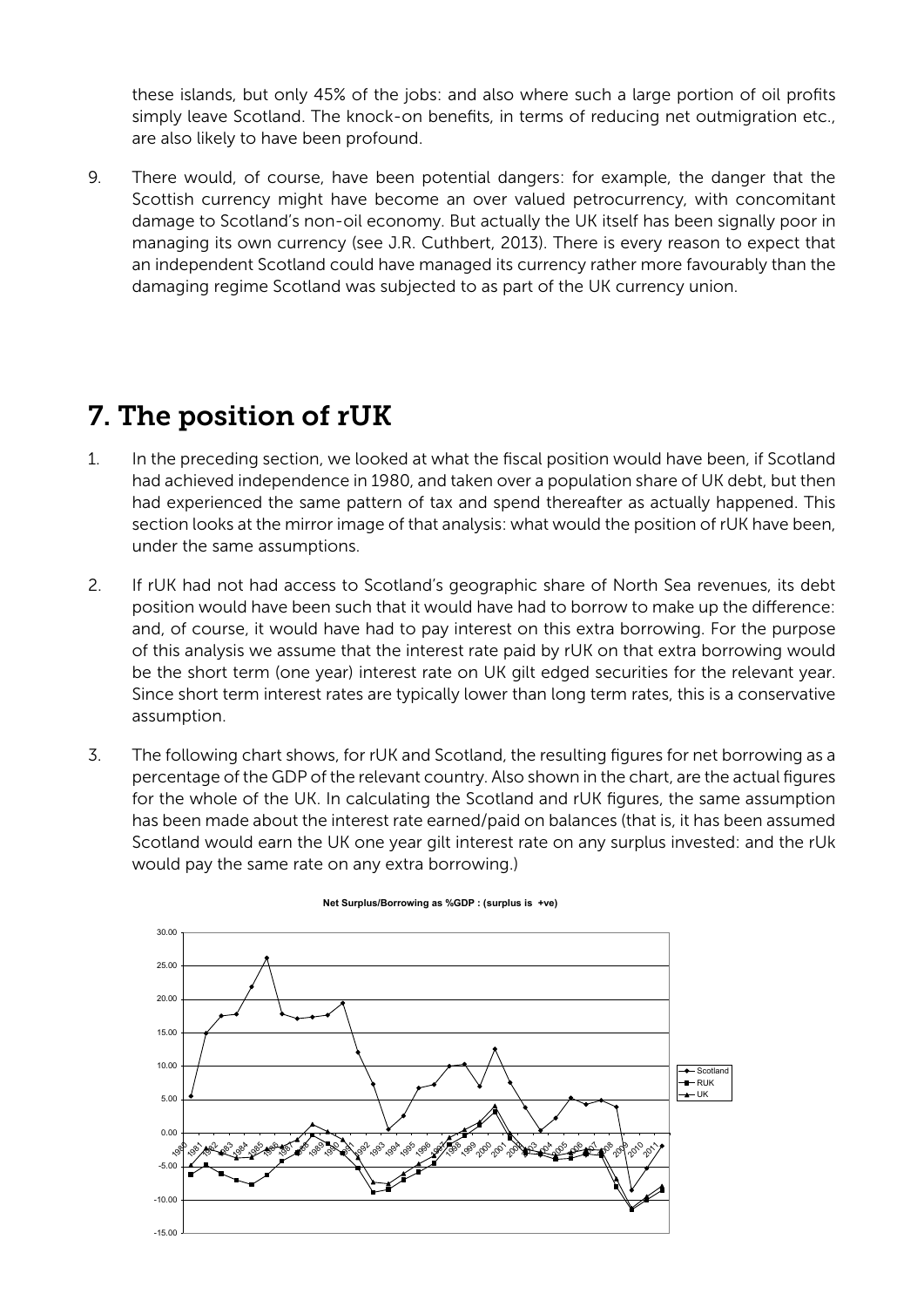The chart shows that Scotland would have been in surplus every year until 2009: but on the other hand, that rUK would have been in deficit for the entire period except for the two the ether hand, that rent reads have been in sonch rent throwing period end<br>years, 1999 and 2000. ther nand, that run would nave been in dencit for the entire pe  $\frac{1}{2}$  can s, that  $\frac{1}{2}$  which  $\frac{1}{2}$  would have been in definition except for the entire period except for the entire period except for the entire period except for the entire period except for the entire perio

4. The second chart shows the corresponding figures for cumulative surplus/debt again expressed as a percentage of the GDP of the relevant country.



Cumulative Surplus or Debt as % GDP: (surplus +ve)

As the chart shows, Scotland would have moved into cumulative surplus by 1982, with its surplus peaking in 1992 at almost 150% of GDP, and still being almost 100% of GDP by 2011. The rUK, however, would have had net debt of over 50% of GDP for almost all of the period from 1980 to 2007, with debt rising thereafter to over 90% of GDP by 2011.

- 5. Probably the most striking implication of these figures is that, as regards rUK, things could not possibly have followed this hypothetical path. This can be seen most clearly by looking at the net borrowing figures which would have resulted for rUK in the 1980s, under the above assumptions. What the first chart shows is that rUK would have had net borrowing of 5% or more of GDP for each year from 1980 to 1985, with a peak of 7.7% of GDP in 1984. To put these figures in context, in the 1970s UK net public sector borrowing had peaked at 7% of GDP in 1975: at which point, facing a potential run on the pound, and difficulty in raising money in the gilt market, the UK was forced to go humiliatingly to the IMF for 8 a bail out. In the 1980s, rUK would have had much worse borrowing figures than the UK had experienced in the 1970s, and would have had no support from the anticipation of major hydro carbon reserves: in these circumstances it is inconceivable that rUK could have survived the 1980s without experiencing another major economic crisis, and without being forced into a fundamental rethink of its economic strategy.
- 6. It is of interest to note that the £2.3 billion rescue package in 1976 was at that time the largest call ever made on IMF resources. The terms the IMF demanded were severe: it required large cuts of the order of 20% in public expenditure and cuts in the budget deficit.
- 7. Overall, it is clear that, without Scotland and its oil revenues, rUK would have been forced to confront its economic demons in the 1980s, and put its economy on a sustainable footing. Because the UK as a whole, cushioned by oil revenues, was able to survive temporarily, it did not face this discipline. The benefits of North Sea oil were squandered on current spending,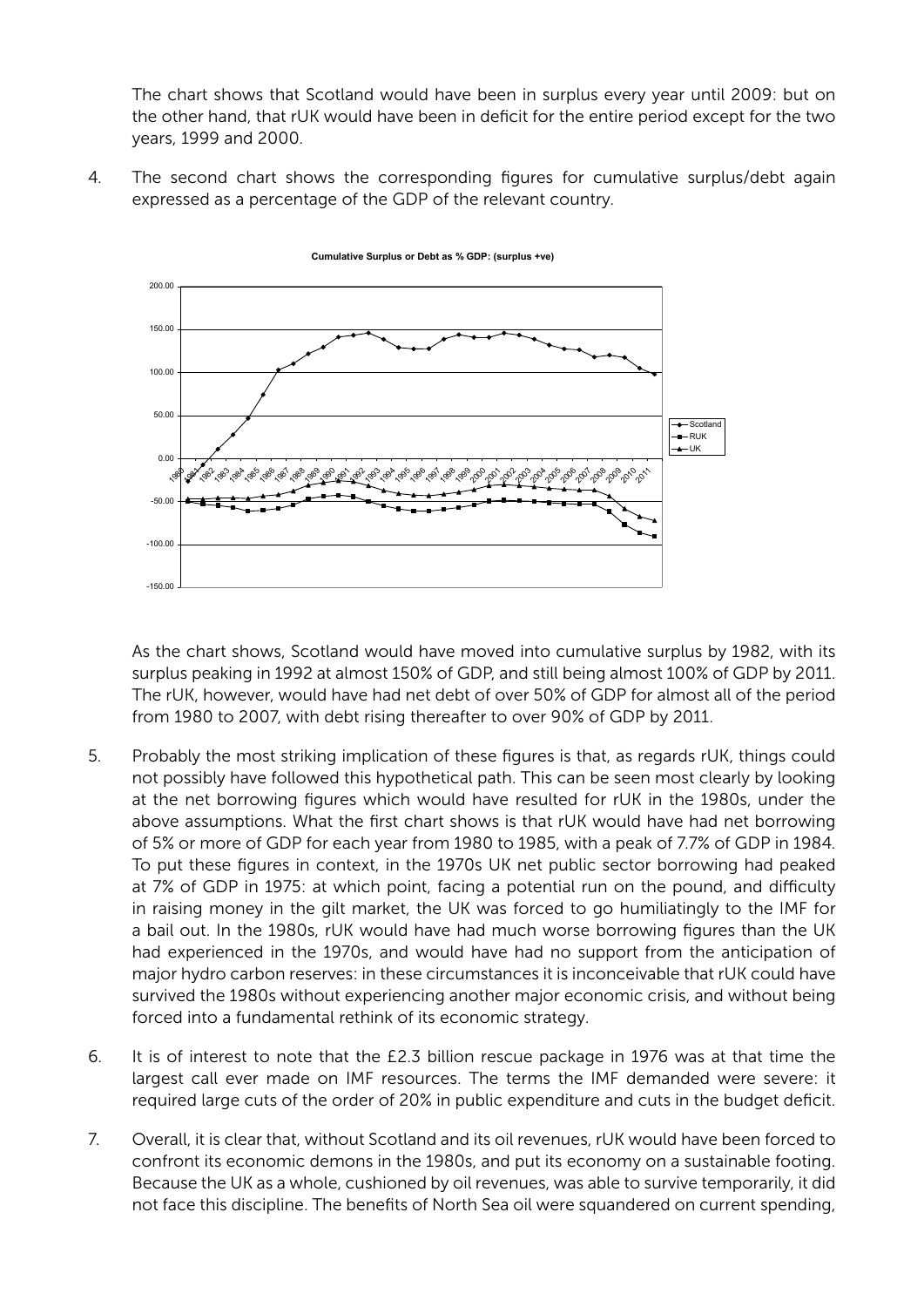with the result that the UK has never achieved a sustainable economic model. This failure was inexcusable, because the danger was perfectly clear, at least to the Labour administration in the late 1970s. This can be seen from the following quotation from a Memorandum put to the Cabinet by the Chancellor of the Exchequer in February 1977: "*North Sea oil by itself will not reverse the decline in our industrial performance; the benefits arising from it could even have the opposite result if we do not use them to good purpose*."

# 8. What this means

- 1. It is worth considering, first of all, two objections which might be raised to the kind of analysis presented in the last two sections. First, why pick on a specific date round about 1980 as the starting point for the analysis? Second, surely bygones are bygones: all that matter from the point of view of sharing out the UK's current debt is where we are now, not how we got here?
- 2. It is relatively easy to answer the first of these. In a stable political and monetary union, one might expect some form of equilibrium to result. There could well be a tendency for some areas which possess a natural centre of gravity to benefit from favourable factor and monetary flows: and with other areas, which are either temporarily or permanently disadvantaged, being compensated by fiscal transfers, transfers which are generally accepted as being part and parcel of the operation of a successful union. In such an equilibrium position, there would indeed be little logic in fixing upon one particular historic time point and trying to work out which areas had benefited or not since then. The key point is, however, that the advent of the public revenues from North Sea oil in the late 1970s represented a profound and discrete disturbance to any pre-existing equilibrium. It is therefore perfectly justifiable to select a date close to the advent of North Sea revenues to examine what the impact of the disturbance was, and to consider how events might have developed differently under different constitutional arrangements.
- 3. The reason that the "bygones are bygones" argument fails is because of the important principle of equity enshrined in the Vienna Convention. The point can be illustrated very clearly by imagining two different possible scenarios.
- 4. Under scenario 1, which we might call the "properly functioning union" scenario, a finite resource is discovered which lies largely within the territory of one part of the union. In a properly functioning union, it would be perfectly reasonable to imagine there being an unwritten but well understood accord, whereby the fortunate area agrees that its resources should indeed be used for the greater good of the whole union: but naturally, the resource should be used wisely, and invested to help put the whole economy of the union on a sustainable long term footing. In these circumstances, if in due course the area in question chose to exercise its right to self determination, there would indeed be some case for saying let bygones be bygones when it comes to sharing out any remaining debt of the whole union.
- 5. The alternative scenario, however, represents the case of an improperly functioning union. Under this scenario, there is no implicit accord that the new resources should be used sustainably and wisely. Instead, the central government of the union unilaterally decides that the finite resources should be extracted as quickly as possible to prop up a malfunctioning economy. Steps are taken to conceal from the area possessing most of the resource the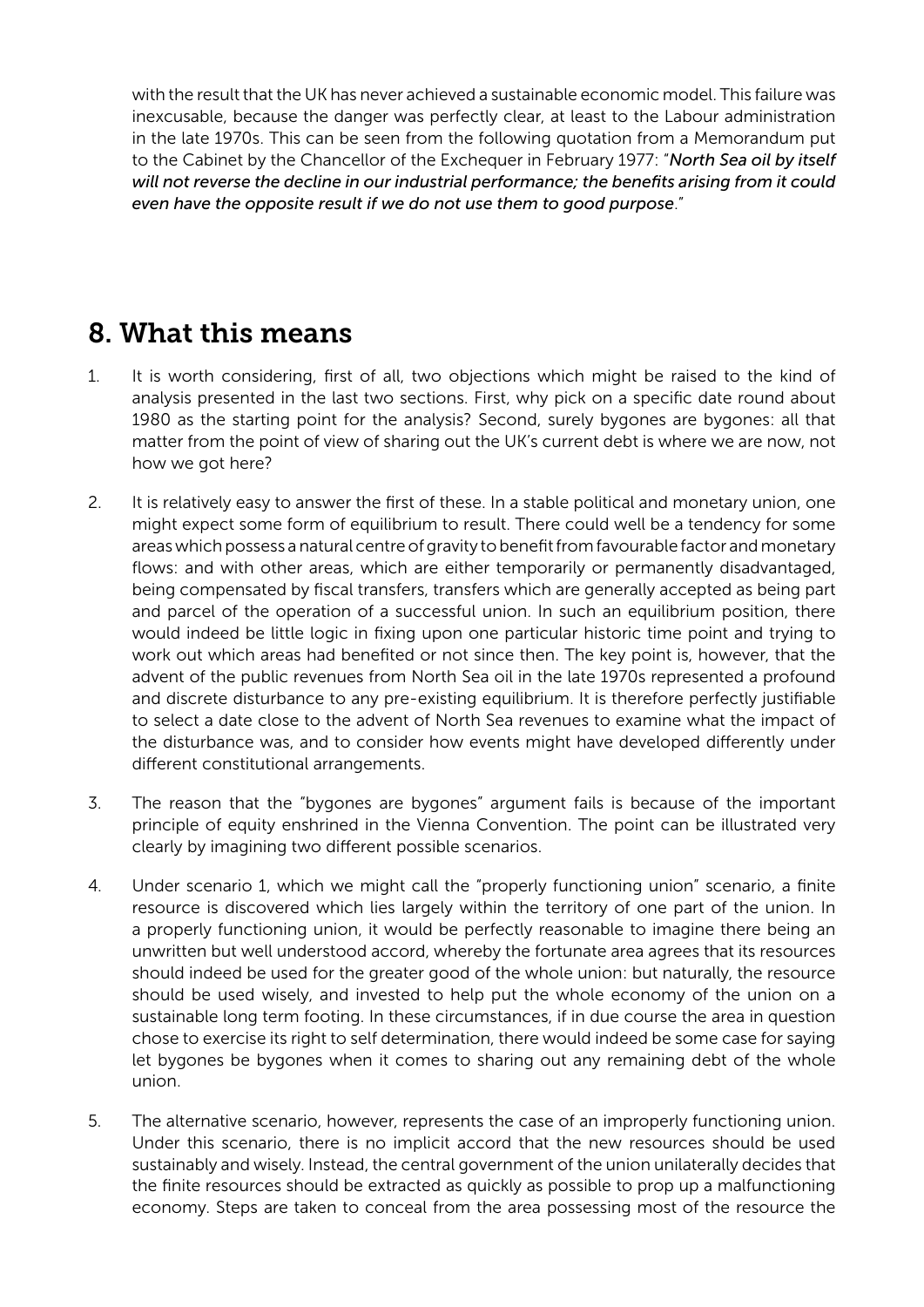true significance of the value of what has been found. Far from investing the revenues, they are used for current consumption, and help to put back the day when hard decisions have to be made about a sustainable economic strategy for the whole union. And ultimately, having squandered a large part of the resource, and having backed a failed economic model, the union as a whole is left with crippling debts. In these circumstances, the area which is exercising self determination is perfectly entitled to state that, as a matter of equity, bygones are not bygones, and that, in negotiating what share of debt it may agree to take on, recognition should be made of the way in which the implicit pact governing any properly functioning union has been thoroughly breached.

- 6. The above picture of an improperly functioning union fits only too well what happened to Scotland within the UK. As evidence that the significance of the discovery was deliberately concealed, there is the active suppression of the infamous 1974 report by senior Scottish Office economist Gavin McCrone, which only came to light in 2005 following a Freedom of Information request by the SNP: the following quotation from that report is relevant: "*Even after its discovery, the full significance of North Sea oil was not immediately apparent, and it still remains in large measure disguised from the Scottish public….*" In a similar vein, minutes of the Cabinet meeting of 15th December, 1977 record "*Above all, the creation of an oil fund would play into the hands of the Scottish Nationalists, for whom it would become a major political target*". In fact, the way in which the UK handled the oil reserves was particularly perverse, since oil was used to prop up a system where the South East of England grew disproportionately, as most other parts of the union declined. It is particularly grotesque, for example, that during the 1980s, the peak years for oil production, Scotland itself suffered net out-migration of around 150 thousand people (M. Cuthbert, 2013). There is no doubt, therefore, that the UK is a classic example of an improperly functioning union.
- 7. This brings us to the negotiating position Scottish negotiators should take on the question of how much Scotland should be compensated for its lost sovereign wealth fund: and how much UK debt it might agree to take on. We do not put forward any proposed figure: because the outcome will depend on difficult and complex negotiations. But certain principles are clear from the analysis in this paper. In particular:
	- a) As regards debt, the negotiation should not be about the headline UK debt figure of £1,189 billion, but of debt after allowing for quantitative easing, that is, the smaller figure of £814 billion.
	- b) Any simple formula-based approach towards splitting debt (based on population share, or historic share of deficit) is unsatisfactory for the reasons analysed in Sections 4 and 5 of this paper. So, in particular, the two starting negotiating positions set out in the Scottish Government's White Paper are inappropriate.
	- c) Negotiations should be informed by the Vienna Convention principle that the way in which relevant assets are transferred should influence any partitioning of debt. So, in particular, it is relevant that Scotland should not be taking on debt in relation to assets like Trident.
	- d) The equity principle in the Vienna Convention, together with the way in which Scotland's oil assets have been mis-appropriated in a manner which is inconsistent with any properly functioning union, means that bygones cannot be taken as bygones in the negotiations. The sovereign wealth fund of over £100 billion which Scotland would be enjoying, if it had gained its independence in 1980, is indeed a relevant consideration.